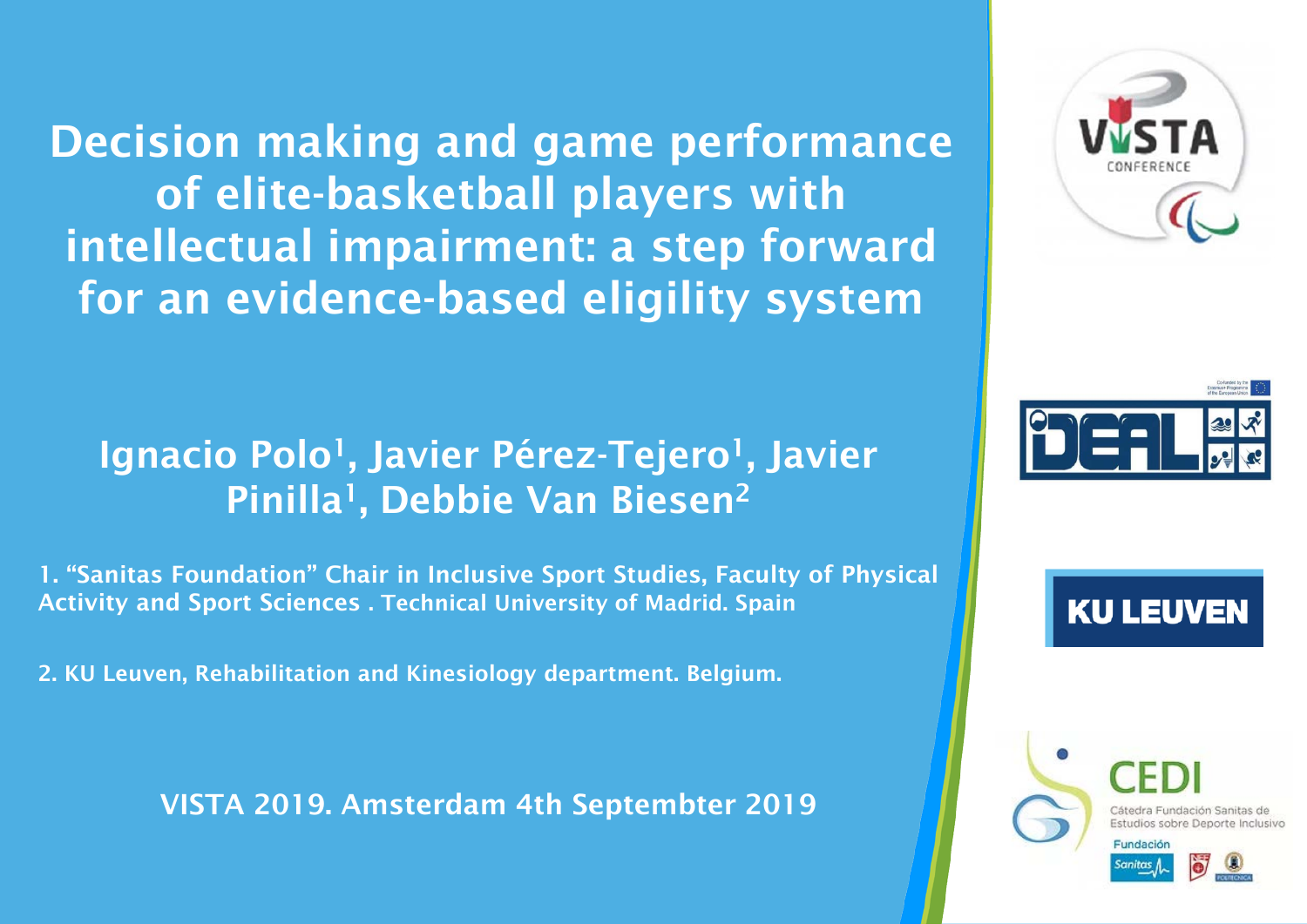# 1. Introduction (1/4)



## Cognitive process in basketball

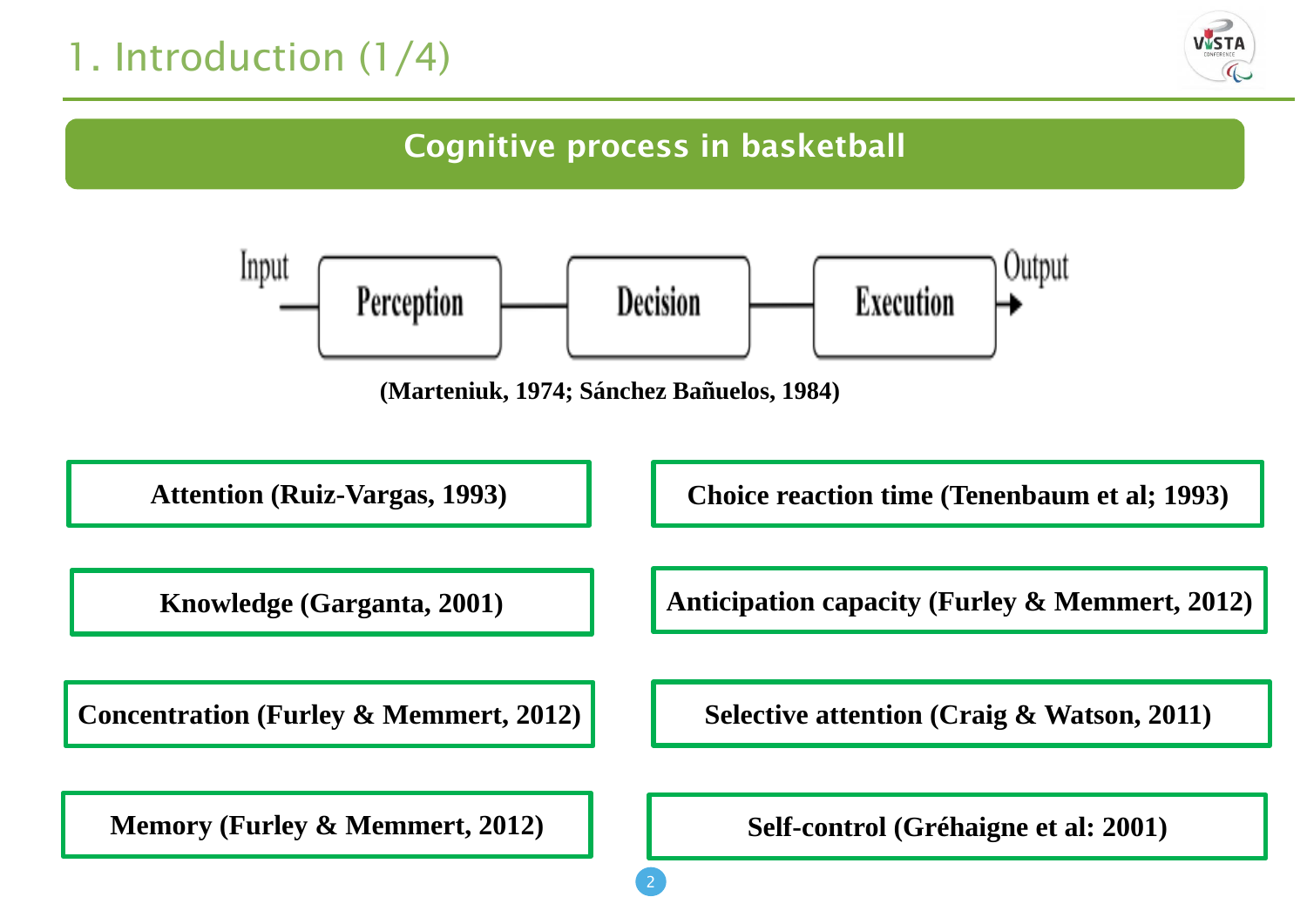# 1. Introduction (2/4)



### How can influence cognitive process in basketball-performance?



### How can influence cognitive process in II-basketball players?

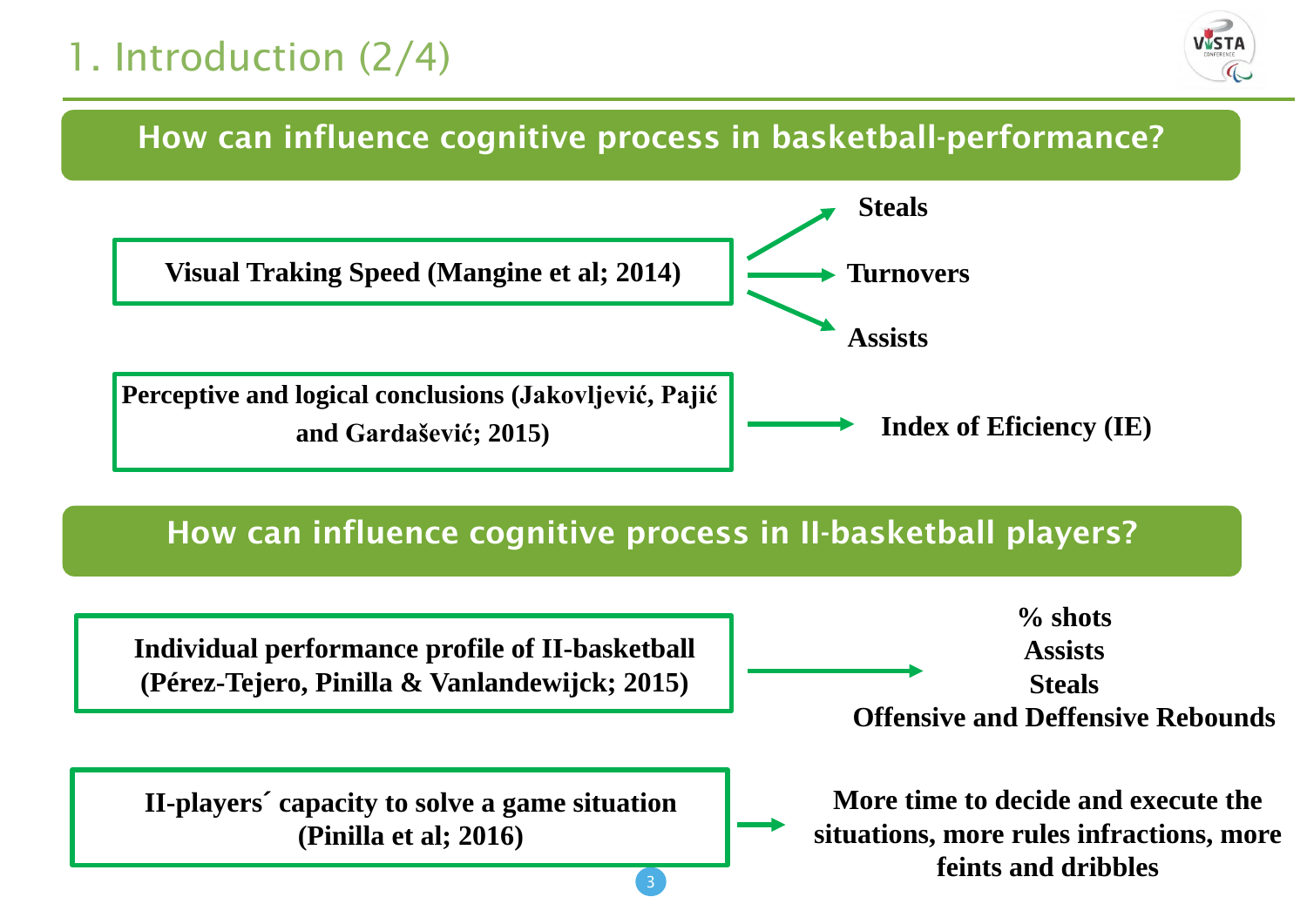# 1. Introduction (3/4)



## Eligibility process in sports for athletes with intellectual impairment

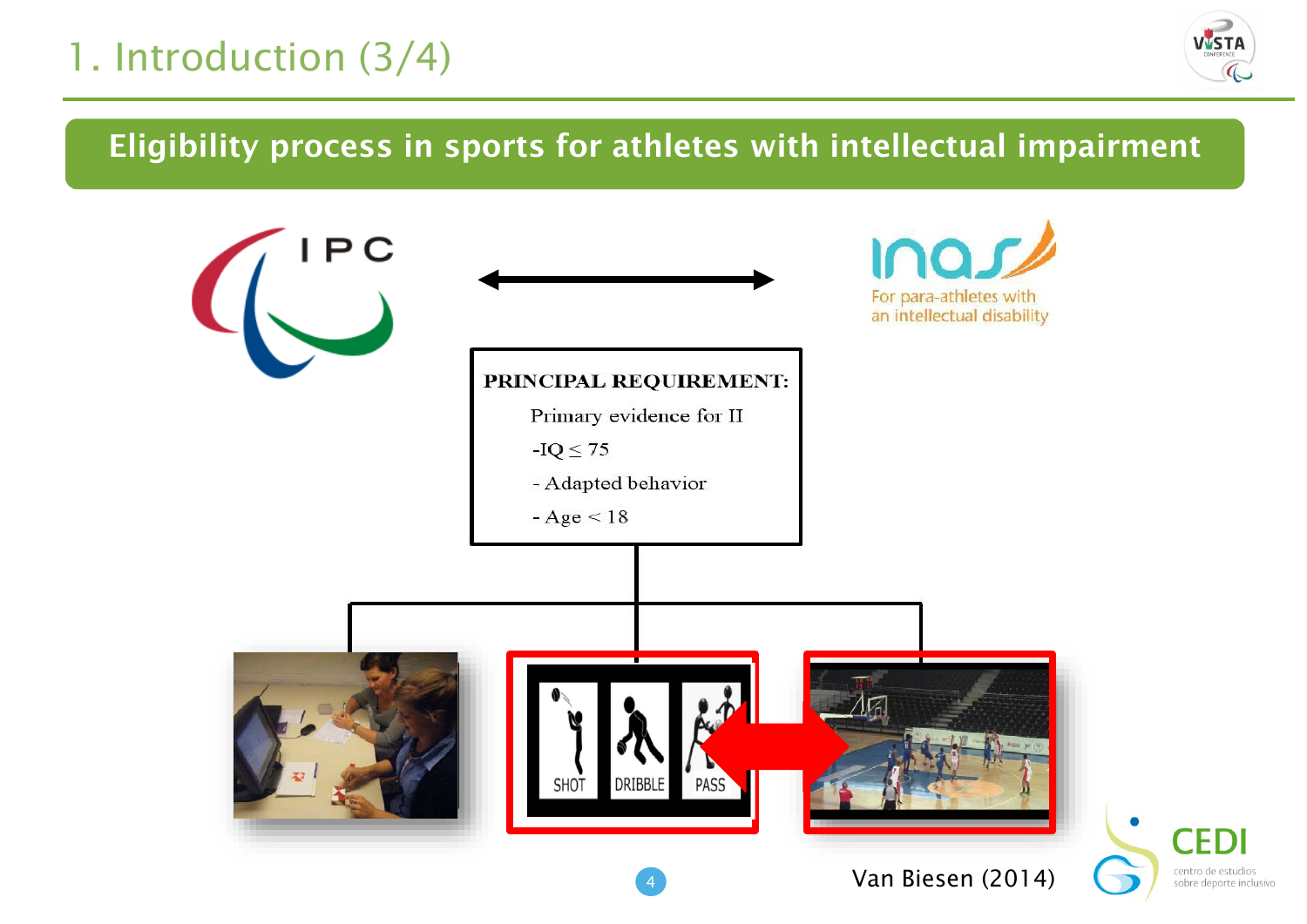

## **Objective**

a) To assess specific cognitive abilities in elite IIbasketball players and their actual performance trough game-related statistics

b) To analyze the influence of game-related statistics and specific cognitive abilities depending on team ranking and membership group (based on tests)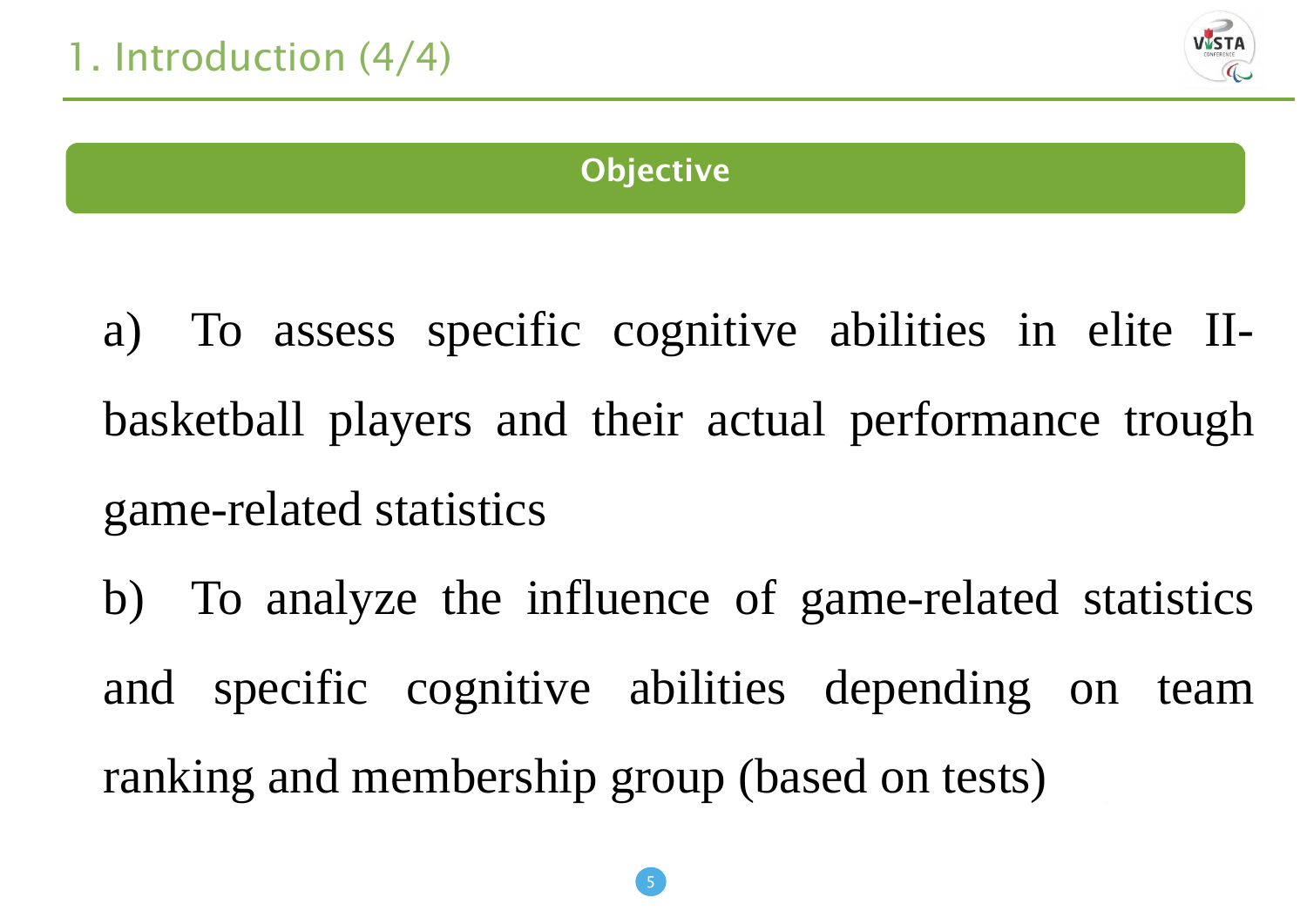# 2. Method



## Sample and Variables

#### **II PLAYERS**

- II-Basketball World Championships (Turkey, 2013; Ecuador, 2015 and Italy, 2017)
- Players who played more than 10 minutes per match (Gómez & Lorenzo, 2007)
- 199 male II players
- 9 teams
- **Team game-related statistics (82 games):** two points shots attempted, two points shots score, three points shots attempted, three points shots scored, free throws attempted, free throws scored, offensive and defensive rebounds, assists, steals, blocks and fouls made.
- **Cognitive abilities (Pinilla, 2017):** time to decide, number of correct ítems and membership group (NIIBP: Non-Intellectual Basketball Player) and IIBP (Intellectual Basketball Player)



Computerized touch-screen test (TS-DMT). Game Sequence Test (GST)

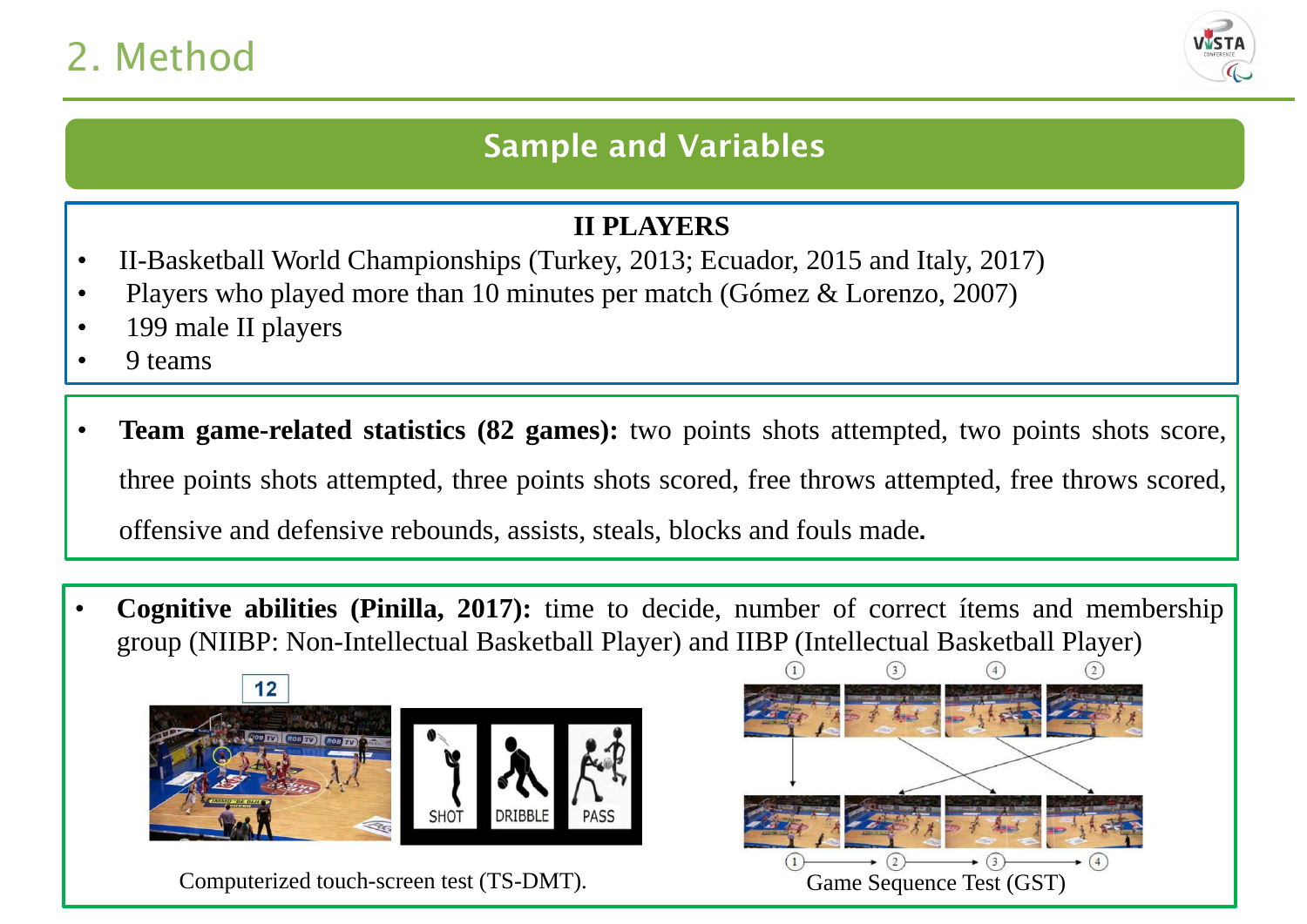# 2. Method



## Statistical Analysis

- Data normality: **Kolmogorov-Smirnov**
- Descriptive statistics (mean and standard deviation) distributed by teams.
- **Pearson's product-moment correlation coefficient (r)** (Hopinks, 2002)
- **One-way ANOVA and post hoc Tukey:** differences in game-related statistics variables, cognitive tests variables between teams
- **A t-test for independent samples:** differences between cognitive tests variables (mean time and total corrects) and both groups (NIIBP and IIBP).
- PASW statistics 20 (SPSS Inc., Chicago, IL, USA).
- $P < 0.05$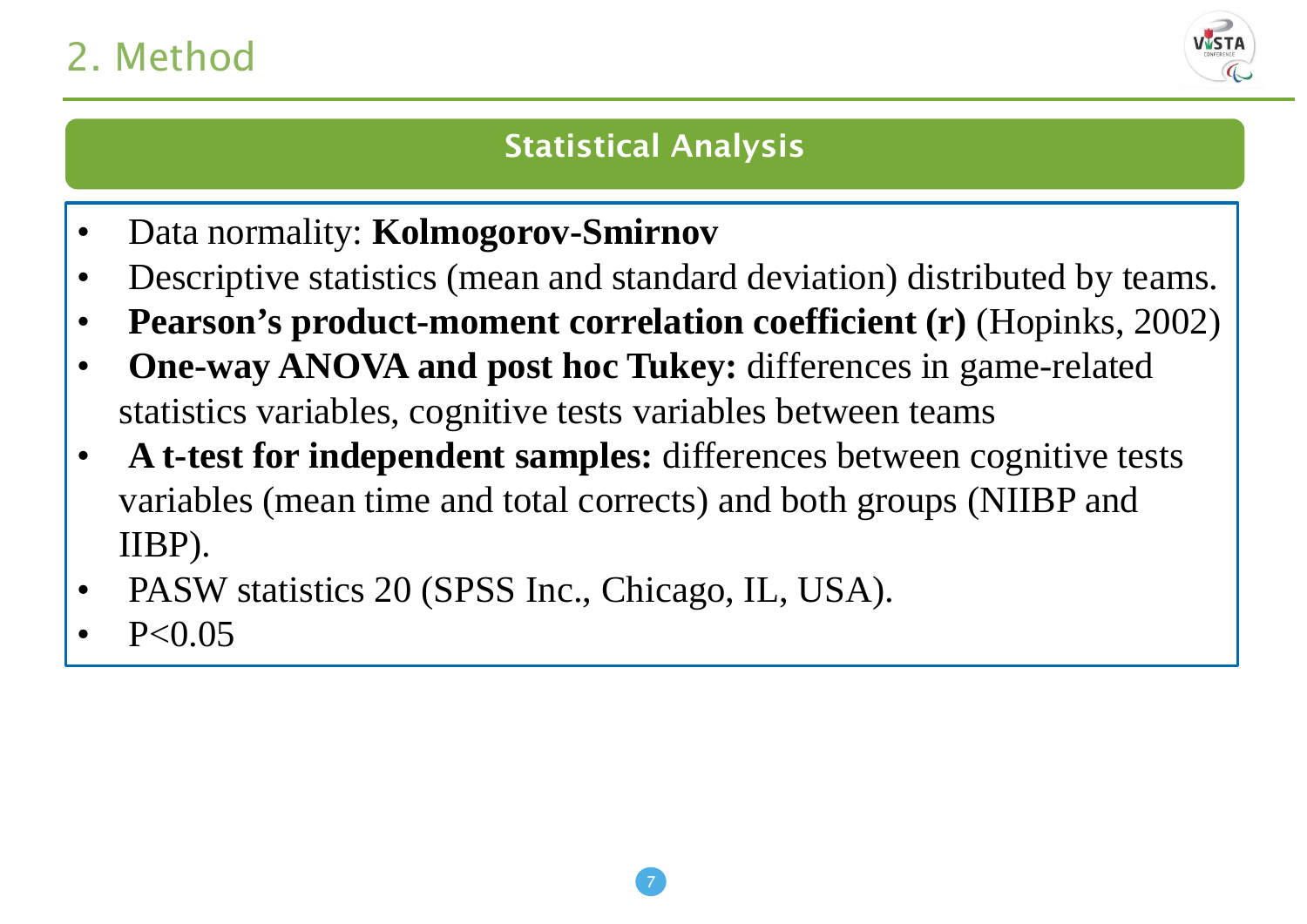



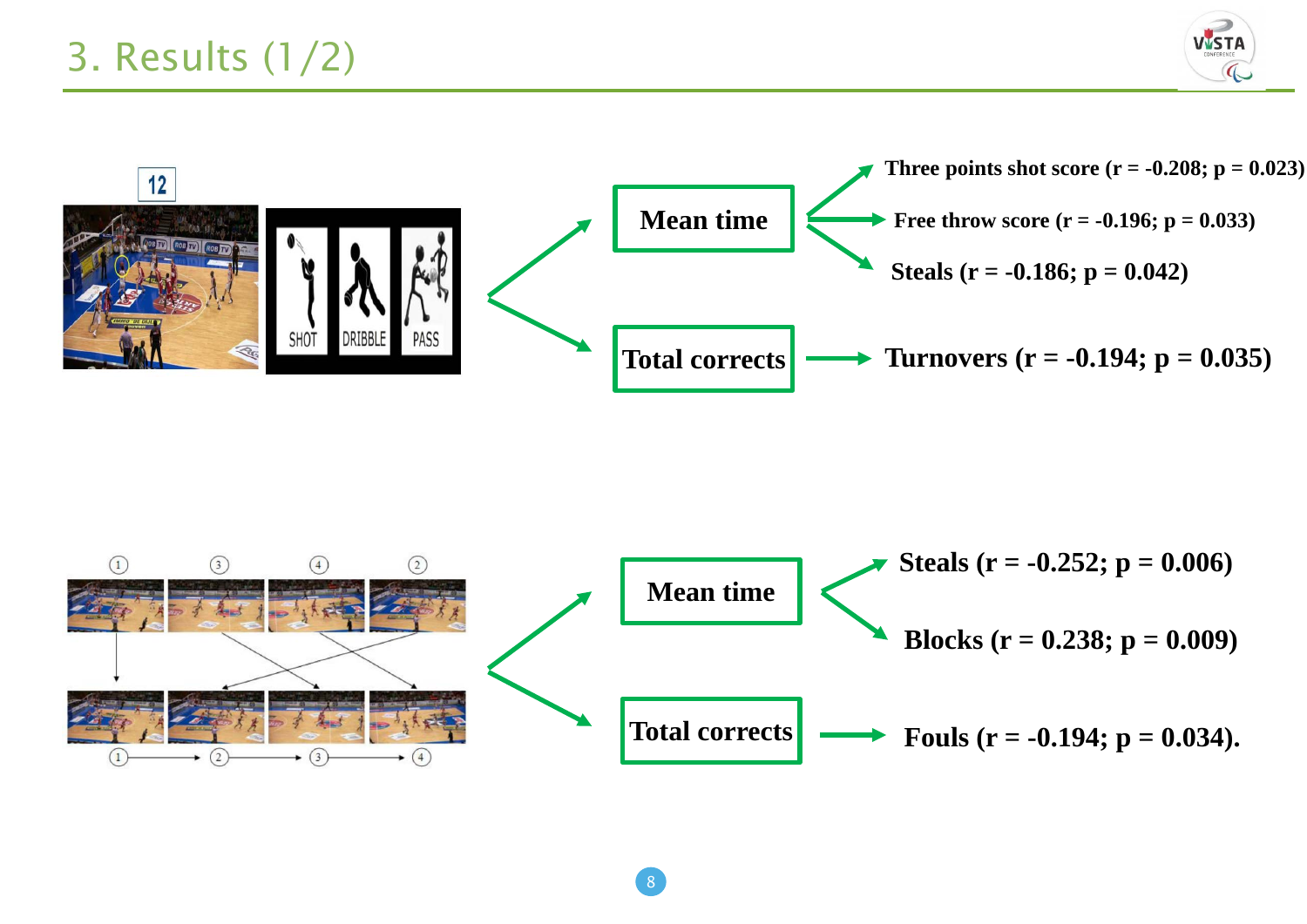

|                                                                                                                                                |                         |          | <b>GST</b>   |             | TS-DMT       |             |
|------------------------------------------------------------------------------------------------------------------------------------------------|-------------------------|----------|--------------|-------------|--------------|-------------|
| <b>Game related statistics</b>                                                                                                                 | Post hoc Tukey's test   | National | <b>NIIBP</b> | <b>IIBP</b> | <b>NIIBP</b> | <b>IIBP</b> |
| 2p shots score*                                                                                                                                | 2 > 9                   | team     |              |             |              |             |
| Fouls*                                                                                                                                         | 9 > 2,7                 |          |              | 17          | 2            | 16          |
| Turnovers*                                                                                                                                     | 9 > 2,3                 | 2        | 6            | 6           | 5            |             |
| Steals*                                                                                                                                        | 1<5,3;3>6               | 3        | 0            | 12          | 0            | 12          |
| Blocks*                                                                                                                                        | 1 > 7                   | 4        | 6            | 12          | 7            | 11          |
| Test 1                                                                                                                                         |                         | 5        | 3            | 11          |              | 13          |
| Mean Time*                                                                                                                                     | 6 > 2, 3, 4, 7          |          |              |             |              | 7           |
| Total Corrects *                                                                                                                               | 9<1,2,3,4,5,7; 3<2,7    | 6        |              | 9           | 3            |             |
| Test 2                                                                                                                                         |                         | 7        | 5            | 11          |              | 15          |
| Mean Time*                                                                                                                                     | 9 > 1, 2, 3, 5, 6, 7, 8 | 8        | 0            | 10          | 5            | 5           |
| * significant differences<br><b>Note.</b> Test $1 =$ Basketball game sequence test and<br>Test $2 =$ Touch-screen computerized basketball test |                         | 9        |              | 8           | 0            | 9           |
|                                                                                                                                                |                         | Total    | 23           | 96          | 24           | 95          |
|                                                                                                                                                |                         |          |              |             |              |             |
|                                                                                                                                                |                         |          |              |             |              |             |
|                                                                                                                                                |                         |          |              |             |              |             |

Significant differences in Assists and Fouls in GST between NIIBP and IIBP  $(p \le 0.05)$ 

9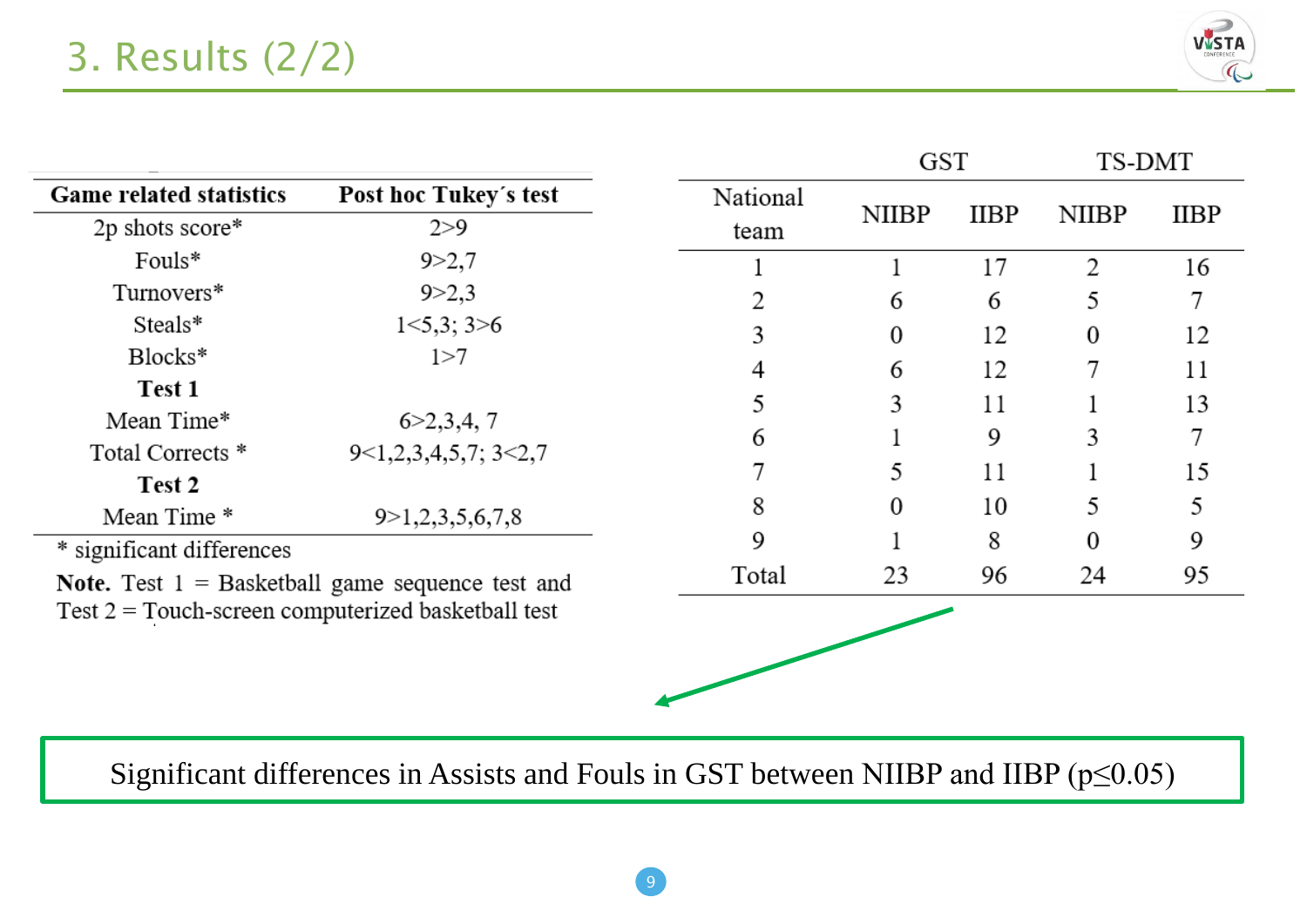# 4. Discussion



- $\triangleright$  Precision of a shot depend on a proper technique of shooting, the constitution of players, their physical abilities and psychological characteristics (Karalejic & Jakovljevic, 2008)
- **Individual and collective tactical offense** are those components components of basketball performance in which II-players presented higher limitations in opinion of II-basketball coaches and referees (Pérez Tejero, Polo, Pinilla Arbex, & Coterón, 2017)
- **Significant differences in game-related statistics between teams´ranking:**  similar results between II-winning and II-losing basketball players (Pérez-Tejero et al; 2015)
- **Best teams showed less time to resolve both specific test and resolved more items correctly in compare to worst teams**: similar results between II-basketball players and non-II basketball players (Pinilla 2017)

10

Results of cognitive tests were different between IIBPP and NIIBP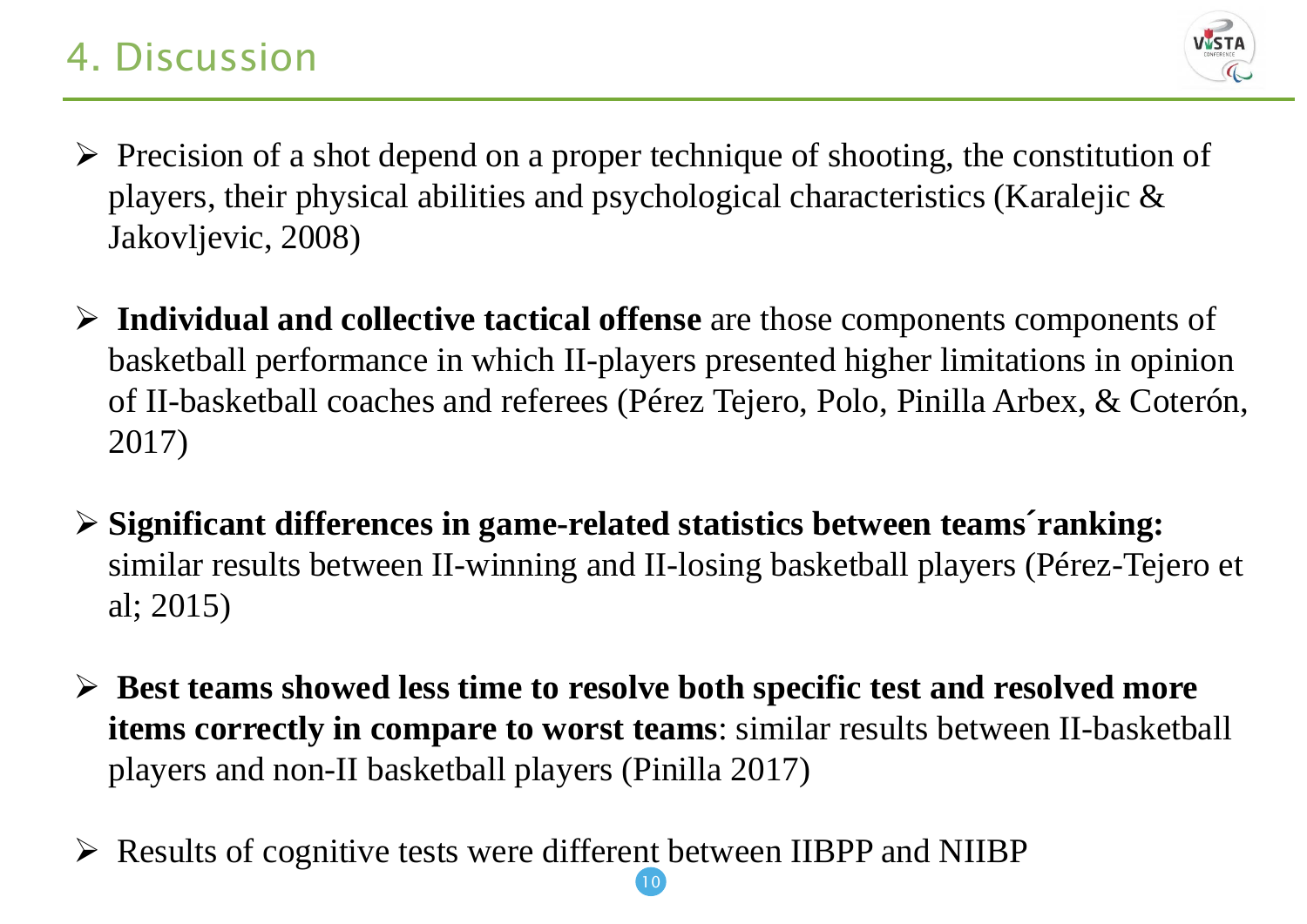

- The present study evidenced significant differences between teams and game-related statistics / cognitive abilities
- To increase this analysis with a **larger sample** is needed.
- **Comparison between samples:** basketball players with II and basketball players without II